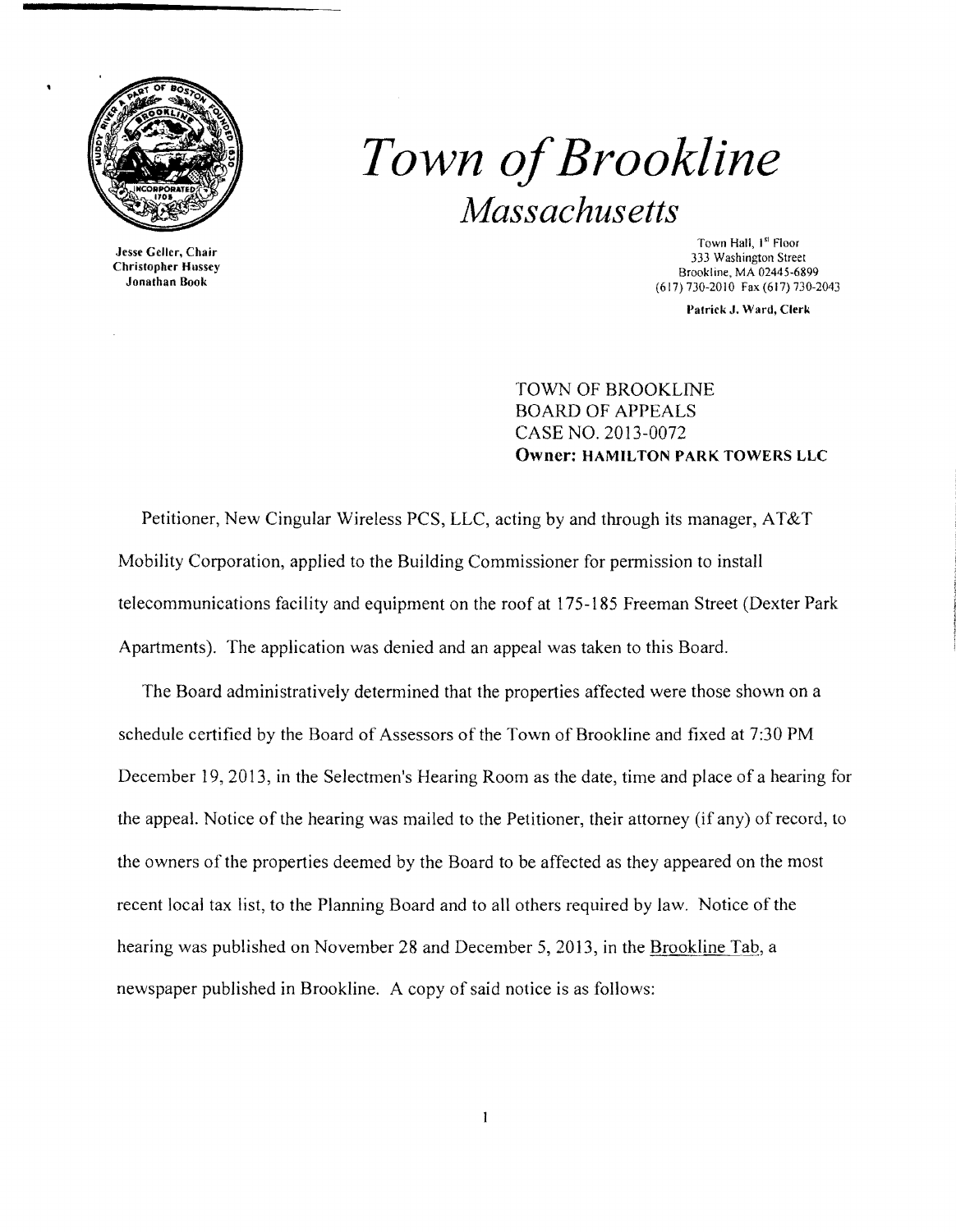#### NOTICE OF HEARING

## Pursuant to M.G.L. C. 39, sections 23A & 23B, the Board of Appeals will conduct a public hearing to discuss the following case:

| Petitioner:                 | NEW CINGULAR WIRELESS PCS, LLC      |
|-----------------------------|-------------------------------------|
| Owner:                      | <b>HAMILTON PARK TOWERS LLC</b>     |
| <b>Location of Premises</b> | <b>175 FREEMAN STREET</b>           |
| Date of Hearing:            | <b>DECEMBER 19, 2013</b>            |
| Time of Hearing:            | 7:30 PM                             |
| Place of Hearing:           | SELECTMEN'S HEARING ROOM, 6TH FLOOR |

A public hearing will be held for a variance and/or a special permit from

Section 4.07: Table of Use Regulations  $-$  Use #40c Section 4.09: Wireless Telecommunications Services Section 4.09.6.a.1: Wireless Telecommunications Services Section 8.02.2: Alteration and Extension

of the Zoning By-Law to INSTALL TELECOMMUNICATIONS FACILITY AND EQUIPMENT ON THE ROOF at 175 FREEMAN STREET.

Said Premises located in an M-2.0 (Multi-Family) residence district.

*Hearings, once opened, may be continued by the Chair to a date and time certain. No further notice will be mailed to abutters or advertised in the TAB. Questions regarding whether a hearing has been continued, or the date and time ofany hearing may be directed to the Zoning Administrator at* 61 734-2134 *or check meeting calendar at:http://calendars. town. brookline. ma. uslMasterTownCalandarl? FormlD= 158.* 

The Town of Brookline does not discriminate on the basis of disability in admission to, access to, *or operations ofits programs, services or activities.* ~Jndividuals *who need auxiliary aids for*  effective communication in programs and services of the Town of Brookline are invited to make *their needs known to Robert Sneirson, Town ofBrookline,* 11 *Pierce Street, Brookline,MA -02445. -Telephone* (617) *730-2328; TDD* (617) *730-2327; or e-mail atrsneirson@brooklinema.gov* 

#### Jesse Geller Jonathan Book Christopher Hussey

At the time and place specified in the notice, this Board held a public hearing. Present at the hearing was Chairman Jonathan Book, and members Johanna Schneider and Avi Liss. Attorney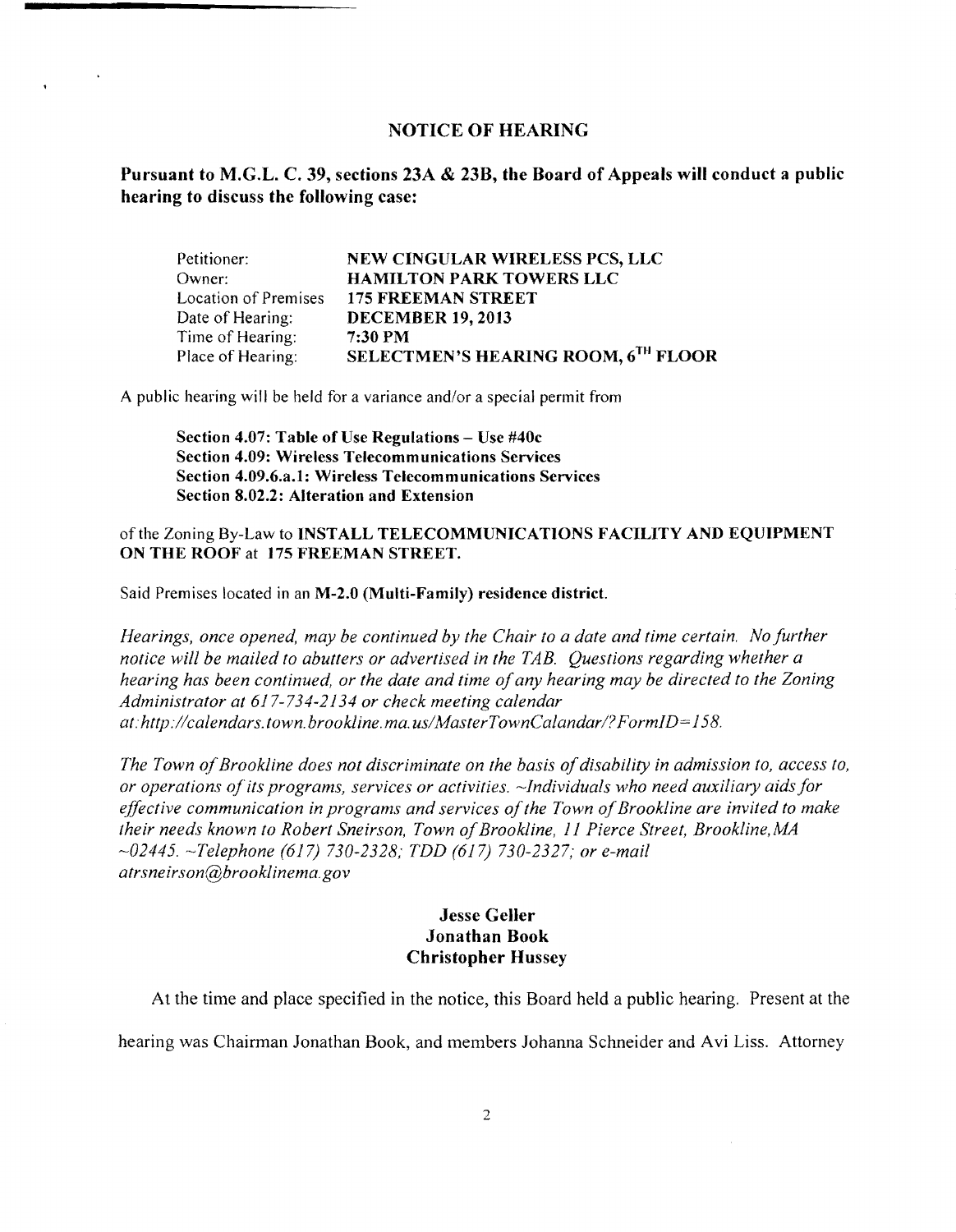Michael R. Dolan, Brown Rudnick LLP, 10 Memorial Boulevard, Providence, RI presented the case on behalf of the Petitioner as follows:

Petitioner is proposing to install 12 new panel antennas on the existing penthouse of the existing residential structure (the "Building"). There will be four panel antennas on each of two sides of the penthouse and the remaining four antennas mounted inside a stealth enclosure on the south side of the Building. Petitioner is proposing to construct an equipment shelter to house the required electronic equipment. There will also be remote radio heads, and global positioning system antennas installed on the roof with surge arrestors, coaxial cables, and cable trays. Petitioner's proposed antennas, equipment, cables, shelters and enclosures are collectively referred to as the "Facility".

Attorney Dolan indicated that Petitioner is licensed by the FCC to provide wireless telecommunications services to the Town of Brookline and all of the Commonwealth of Massachusetts and proposes to install its Facility on the Building for the purpose of filling a significant gap in its network. The main roofline of the Building is 84' 7" above ground level ("AGL") and the top height of the existing penthouse on the roof of the Building is  $100'$  3" AGL. The tops of the proposed antennas on the penthouse will not exceed the height of the penthouse, and will be painted to match the color of the penthouse facade. Petitioner's remaining antennas will be concealed within a stealth enclosure, designed to resemble a penthouse structure on the roof of the Building. The height of the stealth enclosure will not exceed the height of the existing penthouse. Petitioner's equipment will be located within a proposed shelter also placed upon the roof ofthe building and will be painted to match the color of the Building. The proposed equipment shelter will not exceed the height of the existing penthouse. Attorney Dolan

3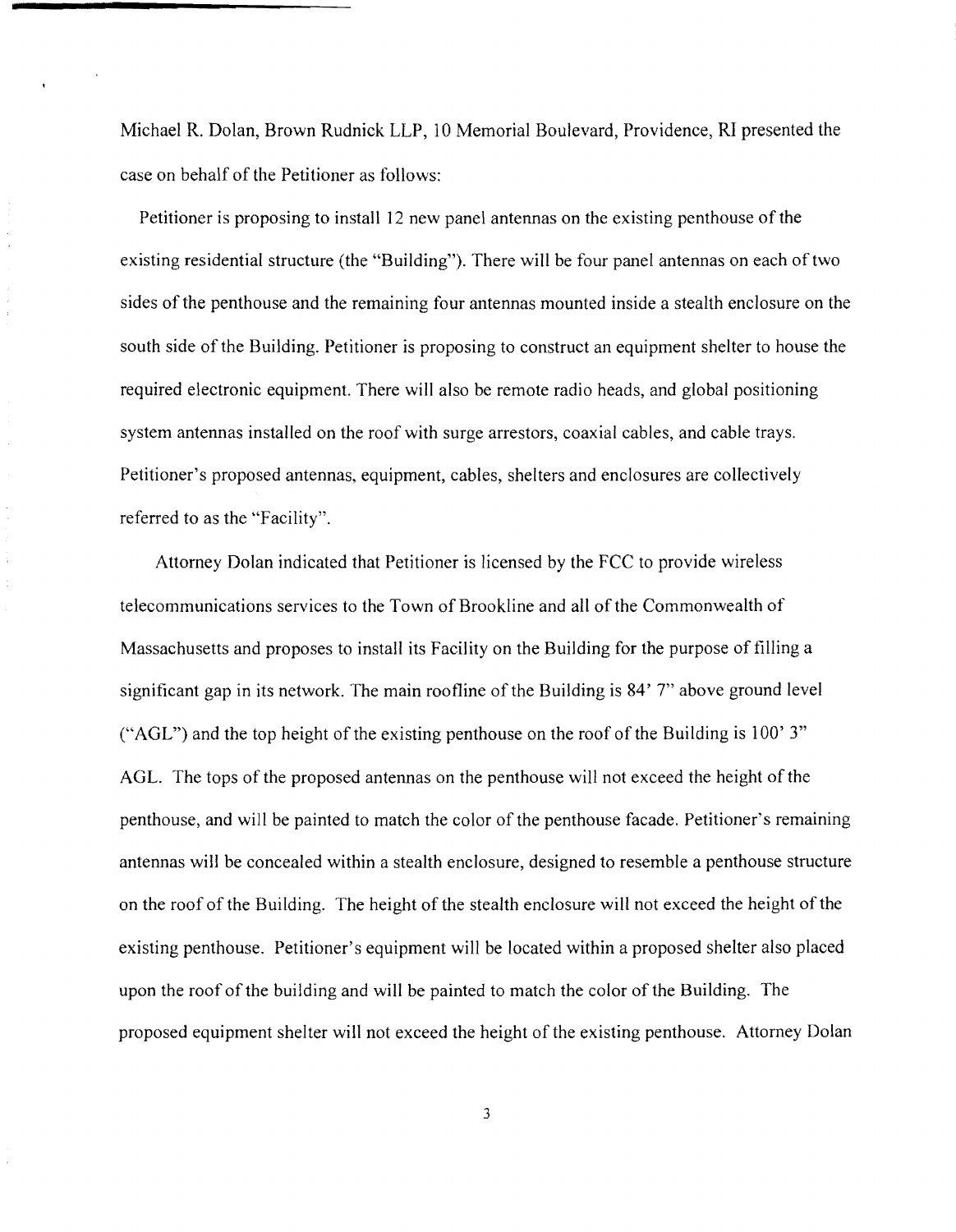indicated that Petitioner has submitted Radiofrequency Coverage Maps illustrating a significant gap in its network coverage and the ability of the proposed facility to fill the significant gap.

Attorney Dolan stated that the proposed Facility will be designed to blend with the architectural features of the Building. Potential visual impacts are minimized and the aesthetic qualities of the Town of Brookline are preserved. The Facility will not be contrary to the public interest and welfare. The Facility will benefit those living and working in, and traveling through the area by providing enhanced wireless telecommunication services and by providing and improving wireless communications services to the residents, businesses, commuters, and emergency personnel utilizing wireless communications in the immediate vicinity and along the nearby roads. The Facility will not generate any objectionable noise, odor, fumes, glare, smoke, or dust or require additional lighting or signage. The Facility will have no negative impact on property values in the area. No significant increase in traffic or hindrance to pedestrian movements will result from the Facility because on average, only one or two round trip visits per month are required to service and maintain the Facility. Attorney Dolan stated that the Facility will be unmanned and will have no negative effect on the adjoining lots. The Facility does not require police or fire protection because the installation has its own monitoring equipment that can detect malfunction and/or tampering.

 $\hat{\epsilon}$ 

Board Member Johanna Schneider questioned Attorney Dolan about the process to identify sites in the area for locating the Facility. Attorney Dolan asked Jonathan Lawrence of Centerline Communications, 95 Ryan Drive, Raynham, MA to address Petitioner's process to identify sites for locating the Facility. Mr. Lawrence testified that he investigated ten other locations in the area, and that 175 Freeman was the best location to close the gap in network coverage. Board Member Avi Liss noted that a number of the locations were one and two buildings, and asked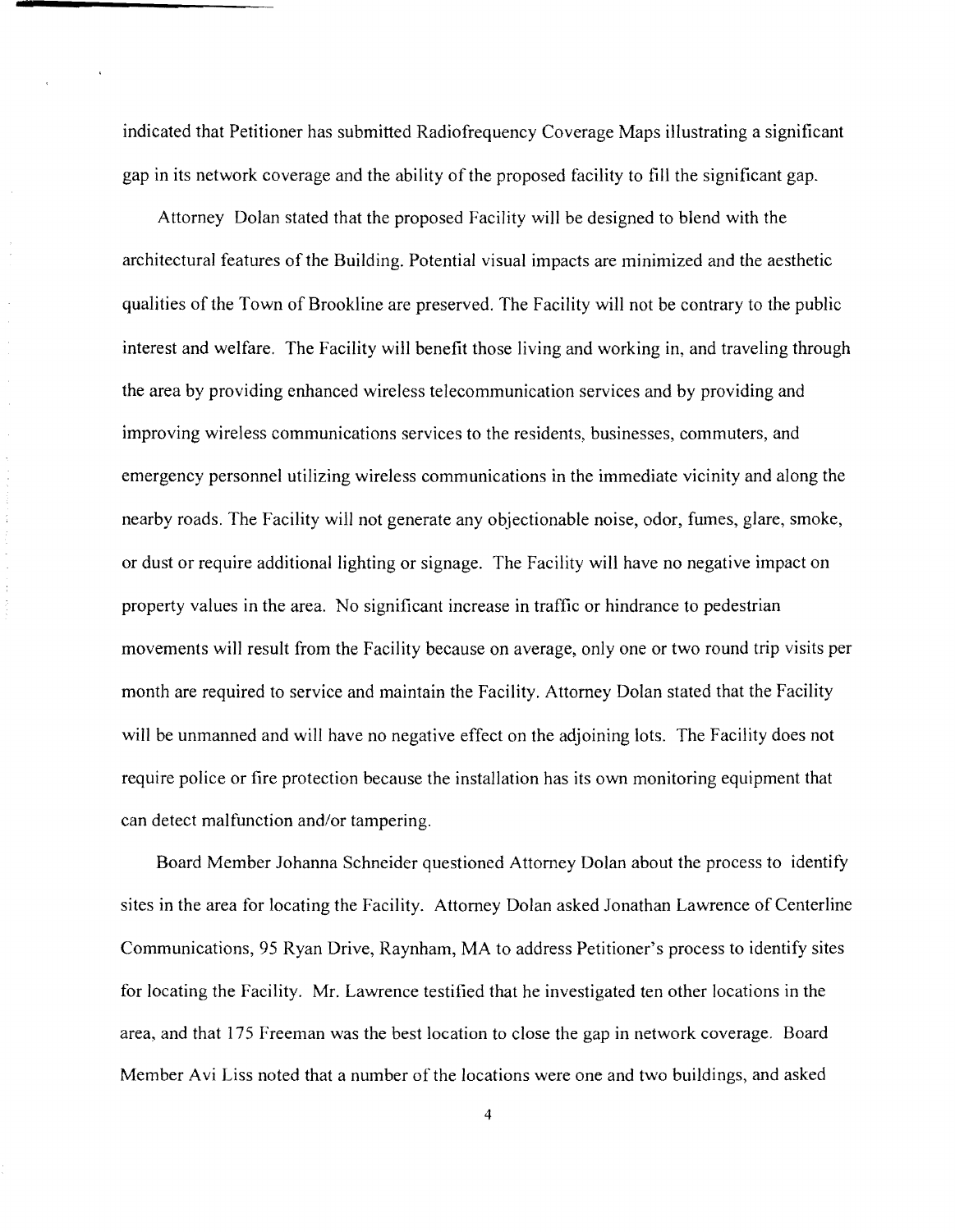about the minimum height that the antennas need to be placed to close the coverage gap. Attorney Dolan asked M. Sohail Usmani, a radio frequency engineer, of 10 Kestrel Lane, Westford, MA to address Board Member Liss's question regarding height for placement of antennas. Mr. Usmani indicated that antennas must be placed at a minimum height of 80 feet, and that 175 Freeman was the only potential site with sufficient height. Finally, Attorney Dolan asked Damian Schmalz of Dewbury Engineers, Inc., 280 Summer Street, Boston, MA to address questions from Board Member Avi Liss regarding noise generated from the Facility, and questions from Chairman Jonathan Book regarding placement of the Facility on the Building including the enclosures of the roof of the Building.

Attorney Dolan then addressed the requirements under the Brookline Zoning Bylaw for the issuance of a use variance. He noted that the parcel is located in the M-2.0 Apartment House zoning district and the Facility is proposed upon an existing apartment building. Pursuant to Article IV, Section 4.09(6) (a) of the Bylaw, a wireless telecommunications facility at the Site is not allowed. Article IX, Section 9.09 empowers the Board to grant variances for use in very limited circumstances in addition to the findings required by statute in Massachusetts General Laws, Chapter 40A, to wit:

The Board of Appeals may grant a use variance, provided statutory variance requirements are met, only on a lot that conforms to one or more of the following conditions:

a. Expiration of the time limit specified for a previously granted use variance.

b. Existence prior to January 1, 1977, of uses of the same general classification as the use variance applied for, on lots adjoining the lot in question on both sides, or, if the lot in question is a corner lot, on both the side and the rear.

c. Existence on an adjoining lot of a use of such nuisance characteristics as to render unreasonable any conforming use of the lot in question.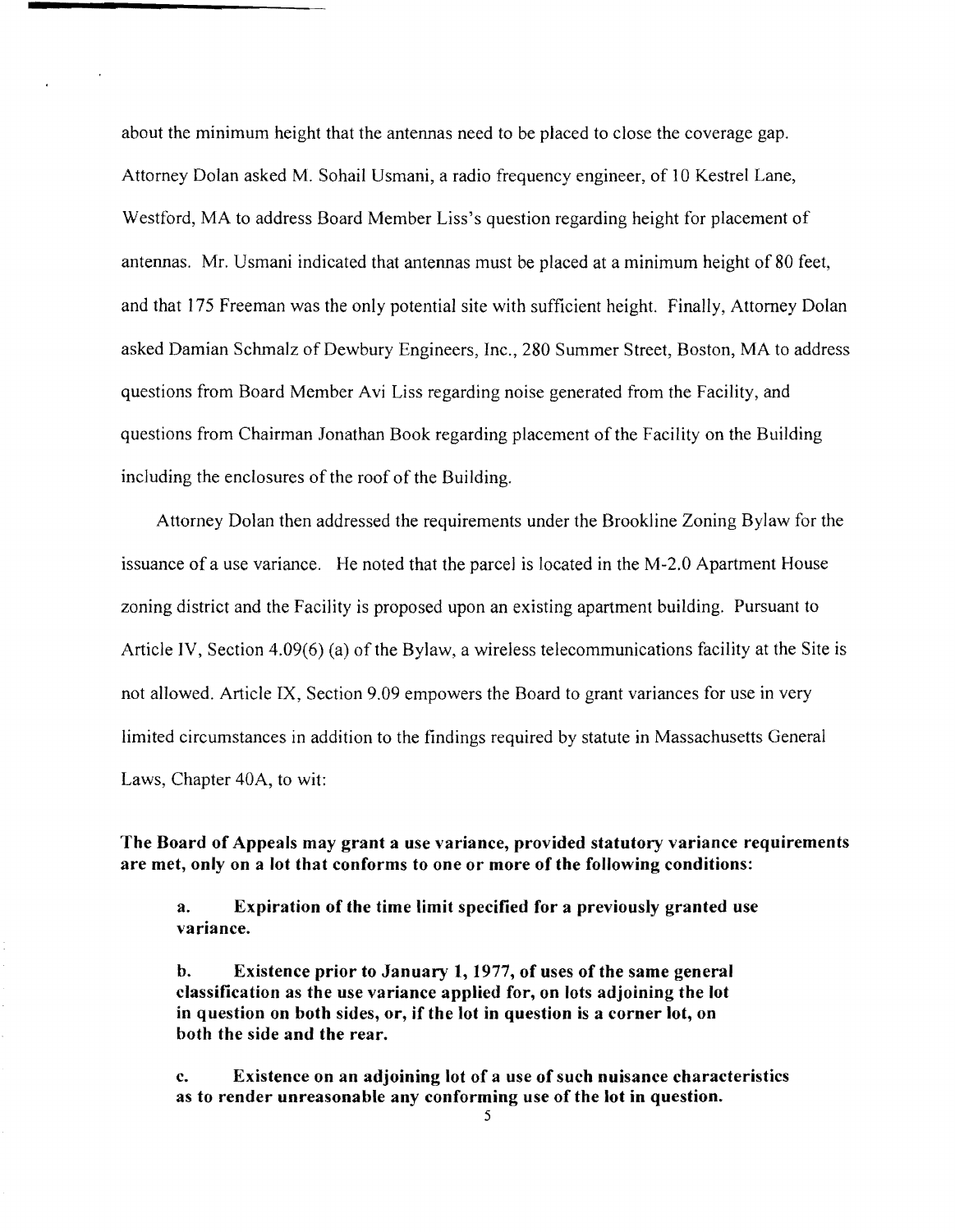**d. Existence on the lot in question of a structure{s) of appearance compatible with its vicinity which is either of historical or**  architectural significance which shall be preserved or restored in a **manner sufficient to justify the relief granted herein, and/or contains gross floor area excessive for the use permitted in the district wherein the structure is located, and which can reasonably be maintained as a visual and taxable asset only if a nonconformity of use is permitted. A special permit under §S.09 shall be required in conjunction with every variance request pursuant to this subparagraph.** 

Attorney Dolan noted that none of the conditions enumerated in Section 9.09 (l) of the Bylaw applies to the Site. He indicated that relief could be granted under the Federal Telecommunications Act of 1996, 47 U.S.c. 332(c) *et seq.* ("TCA"). Federal courts interpreting the TCA have held that where an applicant for the installation of wireless communications facilities to provide communications services seeks zoning relief as required by the municipal zoning bylaw, federal law imposes substantial restrictions affecting the standard for granting the requested relief. The TCA provides that: no laws or actions by any local government or planning or zoning board may prohibit, or have the effect of prohibiting, the placement, construction, or modification of communications towers, antennas, or other wireless facilities in any particular geographic area; local government or planning or zoning boards may not unreasonably discriminate among providers of functionally equivalent services; health concerns may not be considered so long as the emissions comply with the applicable standards of the FCC; and, decisions must be rendered within a reasonable period of time.

Attorney Dolan indicated that the courts have held that an effective prohibition occurs if a carrier demonstrates a significant gap in coverage and has investigated other viable alternatives. Also, a municipality must approve a wireless facility if denying the petition would result in a "significant gap" in wireless services within a municipality because such denial would amount to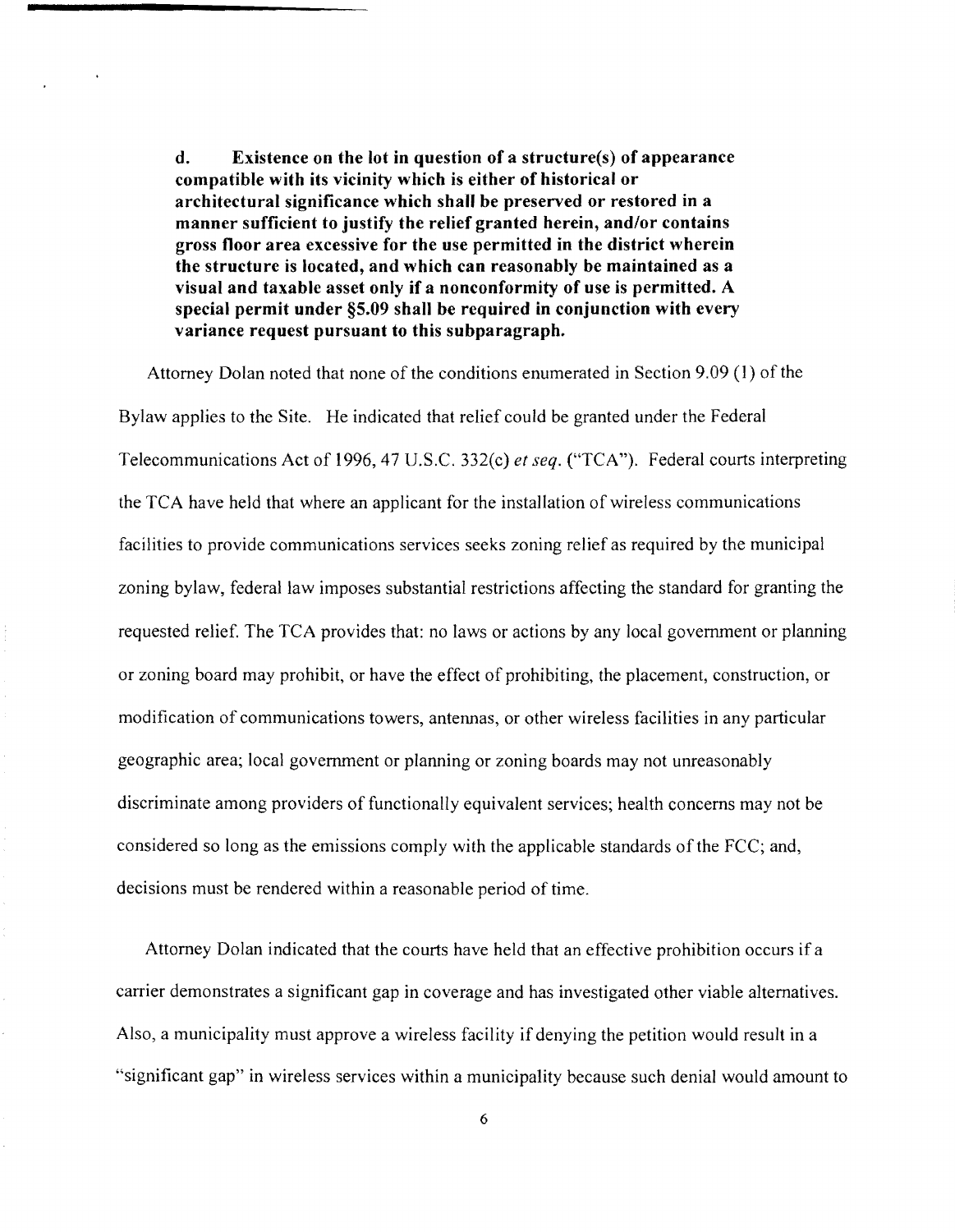an effective prohibition of wireless services. The courts have recognized that an effective prohibition can exist even where a town allows for the erection of wireless communications facilities but subject to criteria which would result in incomplete wireless services within the town. Therefore, if an applicant establishes that the proposed facility would fill a significant gap in its wireless service coverage and is the least intrusive and only means reasonably available to accomplish that end, then the municipality must approve the requested zoning relief.

Attorney Dolan further noted that courts have ordered certain municipalities to issue the necessary permits to allow the construction of a tower as described in the petition for zoning relief, foregoing an opportunity for the municipality to impose reasonable conditions on the wireless communications installation. Furthermore, courts have held that the need for closing a significant gap in coverage, to avoid an effective prohibition of wireless services, constitutes another unique circumstance when a zoning variance is required. He noted that in the case of Sprint Spectrum L.P. v. Town of Swansea, Civil Action No. 07-1211O-PBS, June 26, 2008, the federal District Court for Massachusetts held that notwithstanding the town zoning bylaw or Massachusetts state law, towns have the authority and obligation to grant use variances to avoid violating the TCA. In a growing number of cases, the federal courts have found that variance denials violate the TCA, even if such denials would be valid under state law.

Attorney Dolan concluded that through the evidence submitted, Petitioner has demonstrated that significant gaps exist in Petitioner's network in this area of Brookline and the Facility is the only feasible means reasonably available to Petitioner to fill its significant gaps in coverage. Petitioner has further demonstrated compliance with the terms of Massachusetts General Laws Ch. 40A and Article IX, Section 9.09 of the Bylaw as follows: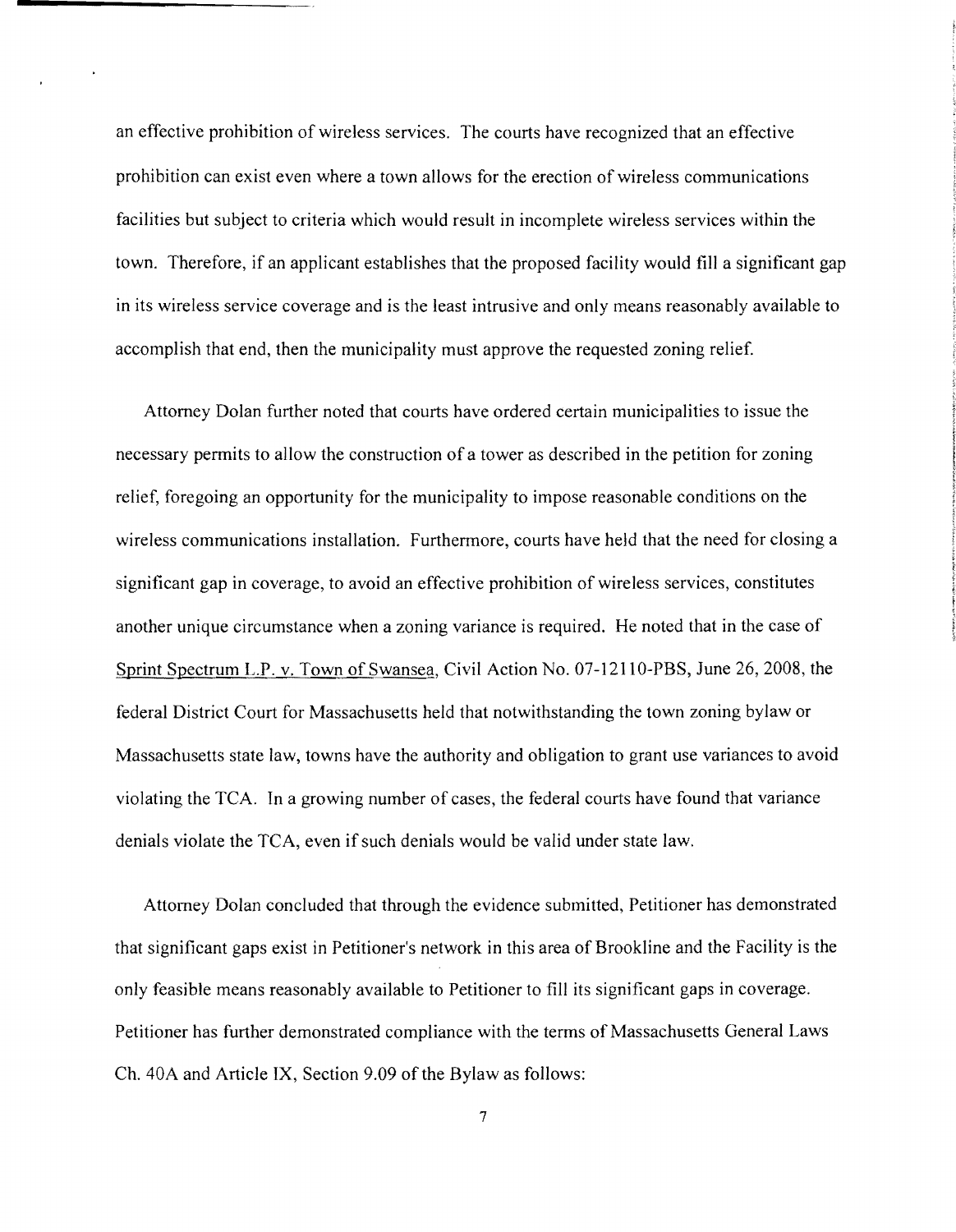### a. **A literal enforcement of the provisions of the By-Law would involve substantial hardship, financial or otherwise, to the petitioner.**

The existing Building is a uniquely tall structure in the subject area of the M-2.0 zoning district making this structure suitable for the installation of a wireless communications facility. Petitioner's hardship is a significant gap in coverage. The location of the Site relative to Petitioner's gap in network coverage renders the proposed location uniquely suited for the Facility to fill the existing significant gap in coverage thereby permitting Petitioner the ability to provide adequate coverage in this area of Brookline as part of its network pursuant to its FCC license. Radio frequency coverage maps and a Report of Radio Frequency Engineer, provided by the Applicant confirm that a communications facility located at the Site is required to remedy the existing gap in the Petitioner's network coverage in the area.

# b. **The hardship is owing to circumstances relating to the soil conditions, shape or topography of such land or structures and especially affecting such land and structures but not affecting generally the zoning district in which it is located.**

The Site is unique because it contains the Building which is well suited for the Facility in light of Petitioner's existing significant gap in coverage. The intent of the TCA was to promote competition within the wireless communications industry and rapid deployment of adequate service. As demonstrated in the Report of a Radio Frequency Expert and radio frequency coverage plots included within the materials submitted by the Applicant, the proposed Facility and relief requested are necessary to remedy a significant gap in reliable service coverage within Petitioner's existing network infrastructure. The Building is of a sufficient height and is available to Petitioner. By installing its Facility on the Building, the need to construct a new tower in the immediate vicinity is eliminated.

# c. **Desirable relief may be granted without either substantial detriment to the public good or nullifying or substantially derogating from the intent or purpose of the Bylaw.**

Consistent with the intent and purpose of the Bylaw, the proposed Facility will be designed to blend with the architectural features of the Building. Potential visual impacts are minimized and the aesthetic qualities of the Town of Brookline are preserved. The Facility will not be contrary to the public interest and welfare. The Facility will benefit those living and working in, and traveling through the area by providing enhanced wireless telecommunication services and will aid in public safety by providing and improving wireless communications services to the residents, businesses, commuters, and emergency personnel utilizing wireless communications in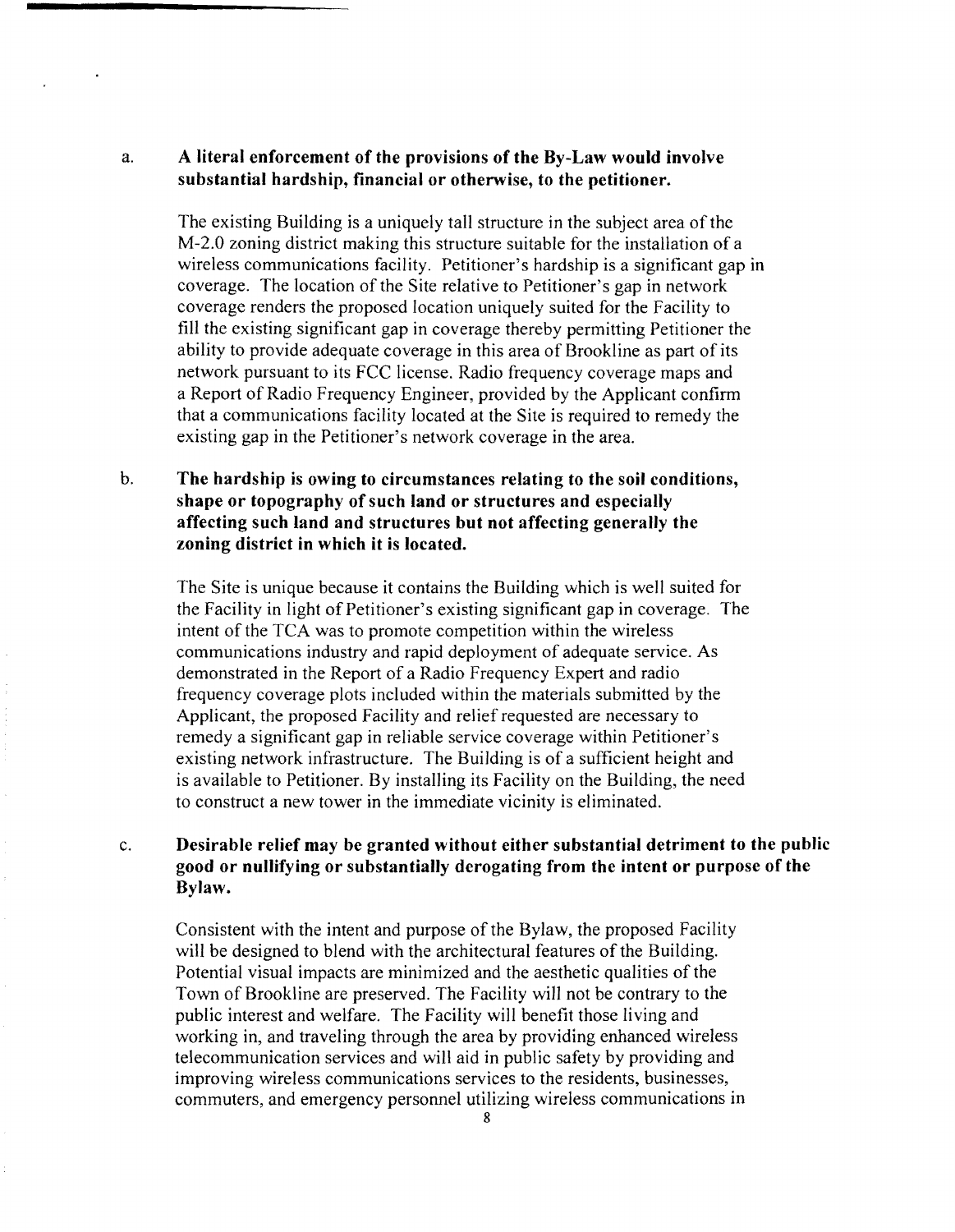the immediate vicinity and along the nearby roads. The Facility will not generate any objectionable noise, odor, fumes, glare, smoke, or dust or require additional lighting or signage. The Facility will have no negative impact on property values in the area. No significant increase in traffic or hindrance to pedestrian movements will result from the Facility. On average, only one or two round trip visits per month are required to service and maintain the Facility. The Facility is unmanned and will have no negative effect on the adjoining lots. This Facility does not require police or fire protection because the installation has its own monitoring equipment that can detect malfunction and/or tampering.

Chairman Jonathan Book then asked if anyone in attendance wished to speak in support of or

in opposition to Petitioner's proposal. Fred LeBow of 71 Colchester Street, Brookline, spoke in

favor of the relief. Mr. LeBow noted that he represents the property owner, Hamilton Park

Towers LLC. No one else spoke in support of or in opposition to Petitioner's proposal.

Polly Selkoe, Assistant Director for Regulatory Planning, delivered the findings of the

Planning Board.

#### **FINDINGS**

**Section 4.07** Table of Use Regulations; Use #40c

Telecommunications facilities are not an allowed use on a residential structure and require a use variance.

**Section 4.09 – Wireless Telecommunications Services** 

**Section 4.09.6.a.1** – Wireless Telecommunications Services: All wireless telecommunications antennas and mounts on a residential building, or any related equipment, fixtures, or enclosures, *require a use variance* from the Board of Appeals.

If an antenna is not on a residential building, they are subject to the design review standards under *Section 4.09.7.a (1, 2)*. The standards are as follows:

They shall be as unobtrusive as possible when viewed from the street and from upper floors of nearby residences. Every effort should be made to have them blend in with the style and color of the building they are located upon and with the surrounding environment and not negatively impact property values or environmentally sensitive areas, such as wetlands or historic sites. Where necessary, screening shall be provided to minimize visible impacts. Items for evaluation during the approval process include color, finish, size, location on building façade or roof, camouflaging, and screening. Greater setback from the edge of a building may be required, it if helps to minimize visual impacts and improves overall aesthetics.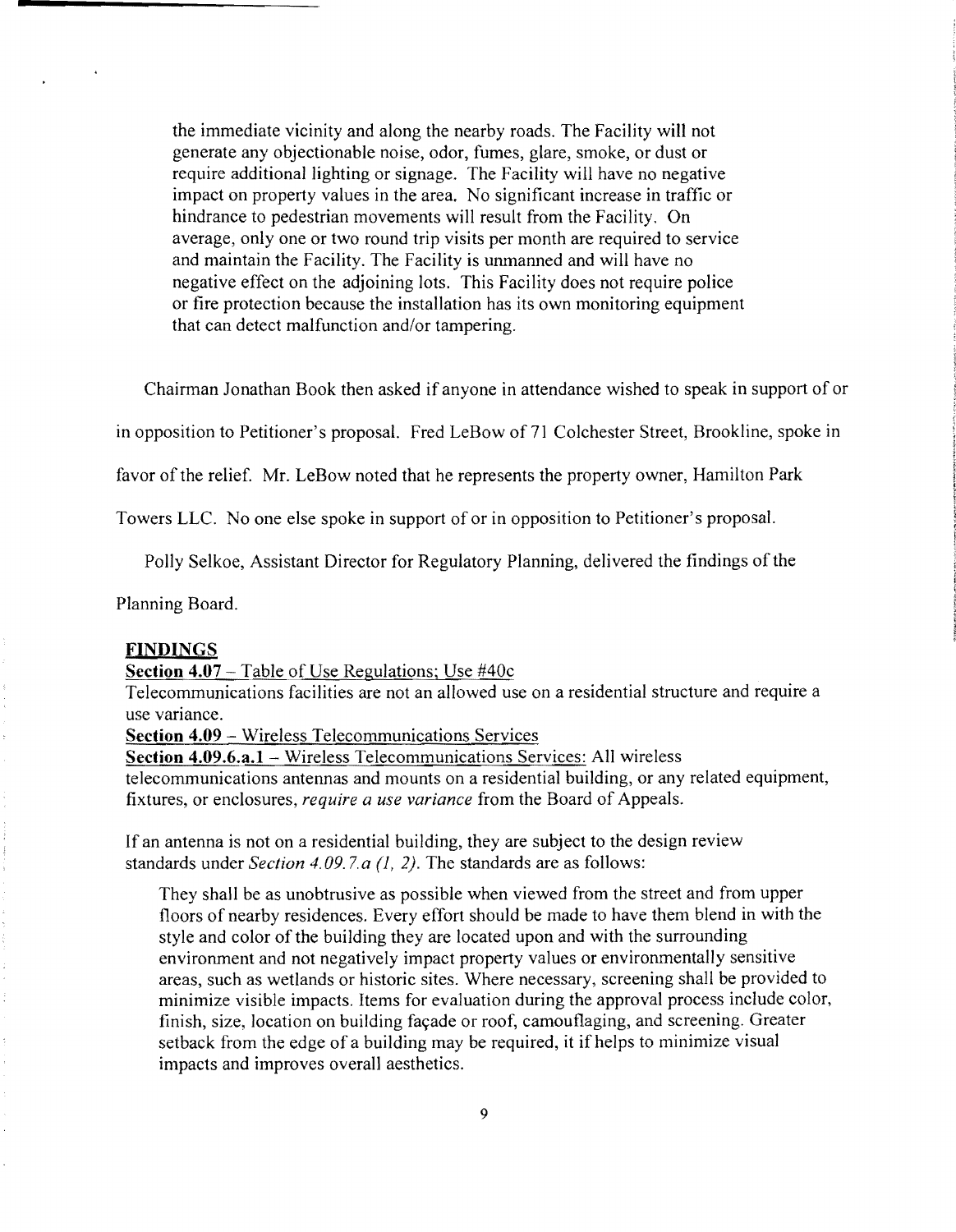#### Section  $8.02.2 -$  Alteration or Extension

A special permit is required to alter this non-conforming use.

Ms. Selkoe indicated that the Planning Board is pleased that the Petitioner, as requested, has submitted additional information about noise impacts, alternative locations, and radio frequency data demonstrating that this site is needed to fill a gap in cell coverage. She indicated that the Planning Board is now satisfied that this location is necessary to provide adequate wireless coverage in the area.

From an aesthetic point of view, the rooftop antennas, which will match the existing exterior ofthe penthouse, will not be visually intrusive, nor will the remote radio heads and global positioning system antennas, which are not visible from the ground.

However, the placement of the equipment shed was more controversial, with the majority of the Planning Board members supporting the proposed new location on the roof of the other side of the building facing St. Paul Street, and a minority of two noting that the current By-Law prohibits cell related equipment on residential buildings, and therefore a different standard should be set for residential buildings requiring equipment sheds to be located in the interior of buildings, and this was acceptable to Petitioner.

## If the Board of Appeals finds that this proposal should be granted in conformance with mandated federal and state regulations, the Planning Board recommends the submitted plans, prepared by Dewberry Engineers Inc., last dated 10/3/13, be subject to the following conditions:

- 1) Prior to issuance of a building permit, final plans and elevations of the wireless facility and all supporting and concealing structures shall be submitted to the Assistant Director for Regulatory Planning for review and approval.
- 2) The panel antennas shall match the structure to which they are affixed.
- 3) All antennas and related equipment shall be removed if abandoned or not in operation for a time period of twelve months or longer.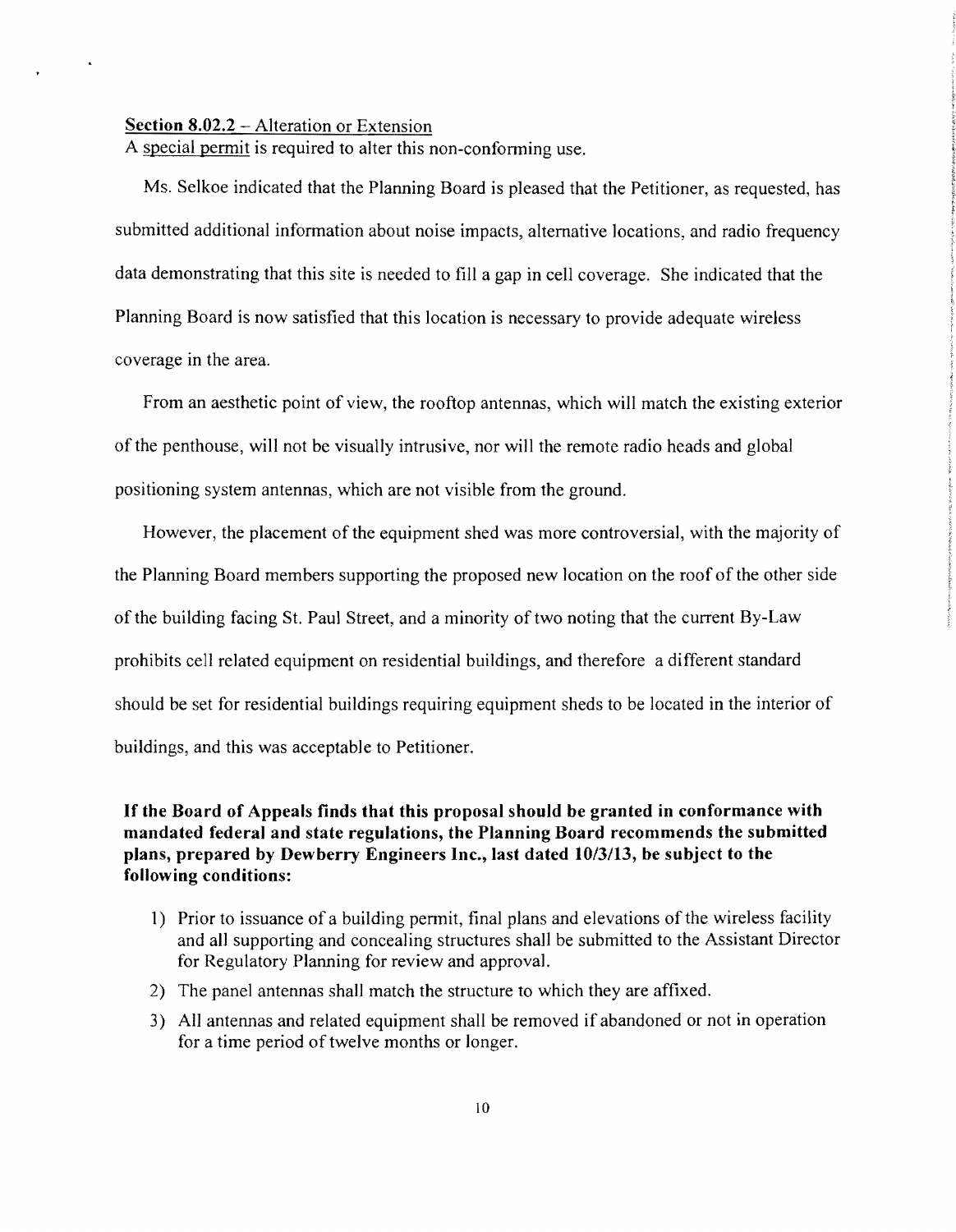- 4) Prior to issuance of a building permit, the applicant shall submit to the Building Commissioner a removal bond of \$5,000, and a letter with surety amount to cover the cost of removal.
- 5) Prior to issuance of a building permit, the applicant shall submit a  $$1,500$ monitoring/inventorying fee to the Building Commissioner.

 $\omega_{\rm{eff}} \sim 10^{-4}$ 

- 6) Prior to a final sign-off, review and approval of the installation shall be made by the Assistant Director for Regulatory Planning.
- 7) Prior to issuance of a building permit, the applicant shall submit to the Building Commissioner to ensure conformance to the Board of Appeals decision: 1) a final site plan, stamped and signed by a registered engineer or land surveyor; 2) final plans and elevations of the wireless facility and all supporting equipment; and 3) evidence the Board of Appeals decision has been recorded at the Registry of Deeds.

The Chairman then called upon Polly Selkoe, Assistant Director for Regulatory Planning to deliver written comments from Michael Yanovitch, Chief Building Inspector, on behalf of the Building Department. Mr. Yanovitch said the Building Department has no objection to the requested relief.

The Board, having deliberated on this matter and having considered the foregoing testimony, concluded that, while Petitioner likely met the requirements for a variance under M.O.L. c. 40A, it did not meet the requirements for a use variance under Section 9.09(1) of the Brookline Zoning By-law. However, the Board found that Petitioner had demonstrated that significant gaps exist in Petitioner's network in this area of Brookline and that locating the Facility at the premises is the only feasible means reasonably available to Petitioner to fill its significant gaps in coverage. Without the relief requested, Petitioner would be unable to provide adequate coverage, thereby creating a hardship recognized by federal and state courts interpreting the Federal Telecommunications Act (TCA), and that relief must be granted pursuant to the TCA.